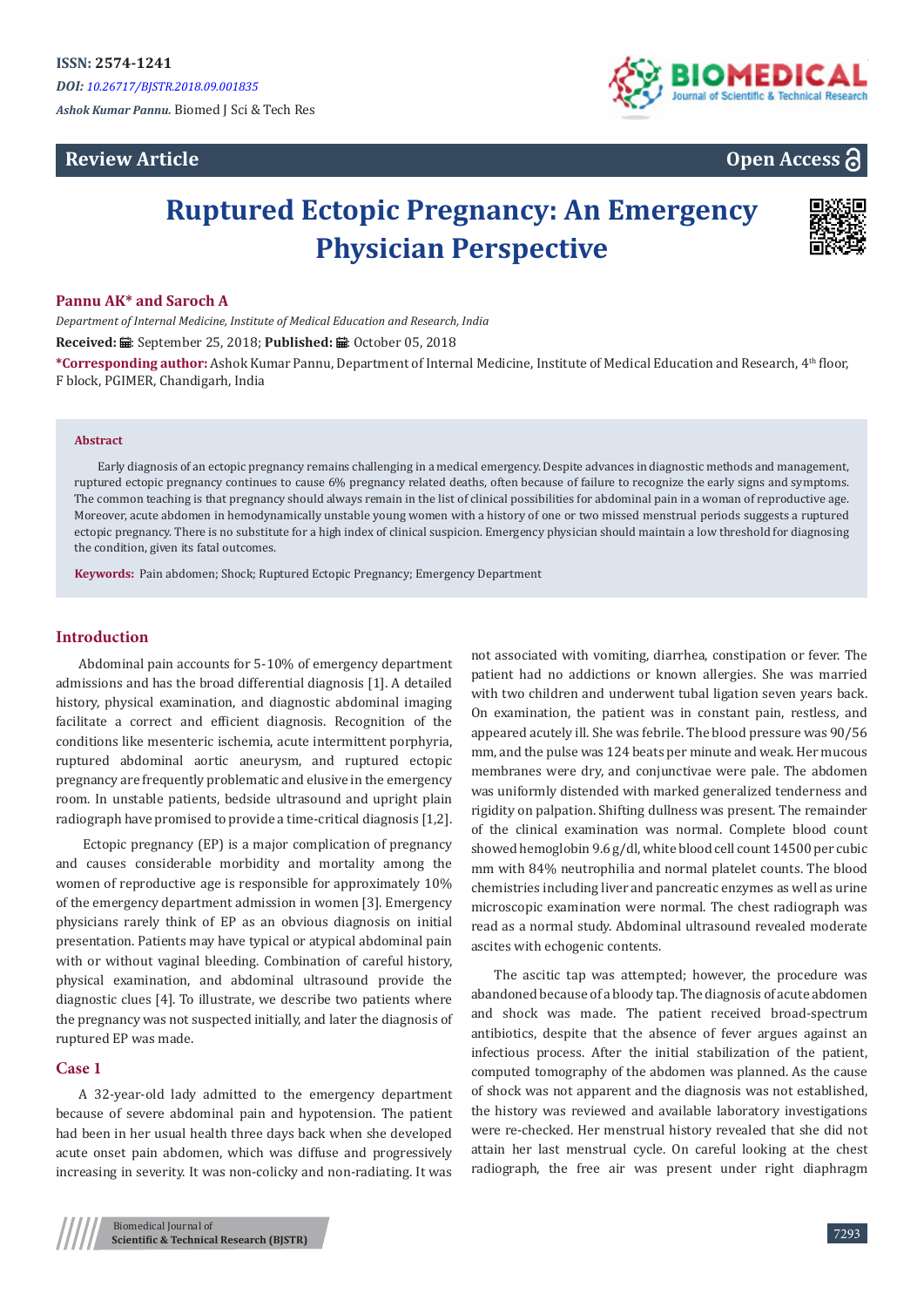suggesting pneumoperitoneum (consistent with perforation of an abdominal viscus) (Figure 1). Subsequently, a urinary pregnancy test came positive, and a diagnosis of ruptured ectopic pregnancy was kept. The patient was evaluated by the surgery team and sent to the operating room for emergency exploratory laparotomy.



**Figure 1:** An erect chest radiograph showing air under diaphragm (arrow)

#### **Case 2**

A young girl, a second-year college student, presented to the emergency room complaining of six hours of abdominal pain. She stated that the pain was in the lower abdomen and associated with nausea and vomiting. Her bowel movements were normal. She had no addiction. She was unmarried and currently living in a hostel for two years. On examination, her vitals were normal except for the tachycardia of 114/min. Per abdomen examination showed diffuse tenderness, worse in right lower quadrant and hypochondrium, with voluntary guarding. Complete blood counts, blood chemistries, urine analysis, and chest radiograph were within the normal limit. An ultrasound abdomen showed a localized collection involving the right paracolic and adnexal regions. Intravenous antibiotics and analgesics were given. Retrospectively the menstrual history revealed that the patient had amenorrhea for one month and she had used an emergency contraceptive pill after an unprotected sexual intercourse. The urinary pregnancy test came positive. Subsequently, the transvaginal ultrasound showed ectopic pregnancy with rupture. The patient left against medical advice after revealing the diagnosis.

# **Discussion**

#### **Definition, incidence and risk factors**

EP refers to the extrauterine pregnancy, i.e., the implantation of a fertilized ovum outside the endometrial cavity, within the distal portion of the fallopian tube (in about 95% of EP cases) [5]. It occurs in 1-2% of pregnancies and accounts for 6% of all pregnancy-related deaths [6-9]. It is the leading cause of firsttrimester maternal death in the developed world. Risk factors for EP include older age, smoking, prior EP(s), pregnancy with an intrauterine device in place, history of salpingitis or sexually transmitted disease, failure of tubal ligation (in case 1) and rarely, use of progestin-only contraceptives (in case 2) [10,11].

#### **Clinical Features and Diagnosis**

The clinical features depend on the timing of the presentation. Most cases present before rupture and show nonspecific symptoms including abdominal pain or cramping, and/or first trimester vaginal bleeding. Pain in ruptured EP is often severe, and patients may present with peritoneal signs (guarding, rigidity, rebound tenderness) or shock (hypotension, tachycardia, or cold peripheries). Per vaginal examination may reveal a soft cervix and excruciating tenderness on the cervical motion. If significant intra-peritoneal hemorrhage has occurred, shifting dullness may be noted, and rarely, ecchymosis about the periumbilical area (the Cullen's sign) or in the flank(s) (the Grey Turner's sign) may occur [12-14]. A normal physical examination does not rule out the diagnosis. Diagnosis is confirmed by elevated serum human chorionic gonadotropin level (serial measurements) in combination with a transvaginal ultrasound [12-14].

# **Management**

Treatment options for unruptured EP include medical (methotrexate), surgical (laparoscopic salpingectomy or salpingostomy) or conservative approaches. Ruptured EP with significant intra-peritoneal hemorrhage, peritoneal signs or shock should be immediately resuscitated and referred for emergency laparotomy [12-14].

# **Conclusion**

The cases emphasize important learning points for emergency physicians. First, pain abdomen with shock in a woman of reproductive age is ruptured ectopic pregnancy until proven otherwise. Second, although an abdominal radiograph has limited value in the assessment of acute pain abdomen, it continues to serve a valued adjunct to the physical examination in the presence of peritonitis or shock where it may be sufficient to determine treatment (such as laparotomy for perforation). Third, the case 2 scenario highlights the importance of the sexual history (or the history of contraceptive use) in the emergency room regardless of the marital status of the patient.

#### **References**

- 1. [Natesan S, Lee J, Volkamer H, Thoureen T \(2016\) Evidence-Based](https://www.ncbi.nlm.nih.gov/pubmed/27133239) [Medicine Approach to Abdominal Pain. Emerg Med Clin N Am 34\(2\):](https://www.ncbi.nlm.nih.gov/pubmed/27133239) [165-190.](https://www.ncbi.nlm.nih.gov/pubmed/27133239)
- 2. [Broder J \(2011\) Diagnostic imaging for the emergency physician.](https://www.elsevier.com/books/diagnostic-imaging-for-the-emergency-physician/9781416061137) [Saunders. Elsevier, pp. 445-446.](https://www.elsevier.com/books/diagnostic-imaging-for-the-emergency-physician/9781416061137)
- 3. [Marx JA, Hockberger RS, Walls RN, Biros MH, Danzl DF, et al. \(2014\)](https://www.elsevier.com/books/rosens-emergency-medicine-concepts-and-clinical-practice-2-volume-set/marx/978-1-4557-0605-1) [Rosen's Emergency Medicine. Concepts and Clinical Practice. \(8](https://www.elsevier.com/books/rosens-emergency-medicine-concepts-and-clinical-practice-2-volume-set/marx/978-1-4557-0605-1)th Edn.). [Saunders. Elsevier pp. 2284.](https://www.elsevier.com/books/rosens-emergency-medicine-concepts-and-clinical-practice-2-volume-set/marx/978-1-4557-0605-1)
- 4. [Crochet JR, Bastian LA, Chireau MV \(2013\) Does this woman have an](https://www.ncbi.nlm.nih.gov/pubmed/23613077) [ectopic pregnancy? The Rational Clinical Examination systematic](https://www.ncbi.nlm.nih.gov/pubmed/23613077) [review. JAMA 309\(16\): 1722.](https://www.ncbi.nlm.nih.gov/pubmed/23613077)
- 5. [Bouyer J, Coste J, Fernandez H, Pouly JL, Job Spira N \(2002\) Sites of](https://www.ncbi.nlm.nih.gov/pubmed/12456628) [ectopic pregnancy: a 10 year populationbased study of 1800 cases. Hum](https://www.ncbi.nlm.nih.gov/pubmed/12456628) [Reprod 17\(12\): 3224-3230.](https://www.ncbi.nlm.nih.gov/pubmed/12456628)
- 6. [Hoover KW, Tao G, Kent CK \(2010\) Trends in the diagnosis and treatment](https://www.ncbi.nlm.nih.gov/pubmed/20177279) [of ectopic pregnancy in the United States. Obstet Gynecol 115\(3\): 495-](https://www.ncbi.nlm.nih.gov/pubmed/20177279) [502.](https://www.ncbi.nlm.nih.gov/pubmed/20177279)
- 7. [Trabert B, Holt VL, Yu O, Van Den Eeden SK, Scholes D \(2011\) Population](https://www.ncbi.nlm.nih.gov/pubmed/21496755)[based ectopic pregnancy trends, 1993-2007. Am J Prev Med 40\(5\): 556-](https://www.ncbi.nlm.nih.gov/pubmed/21496755) [560.](https://www.ncbi.nlm.nih.gov/pubmed/21496755)